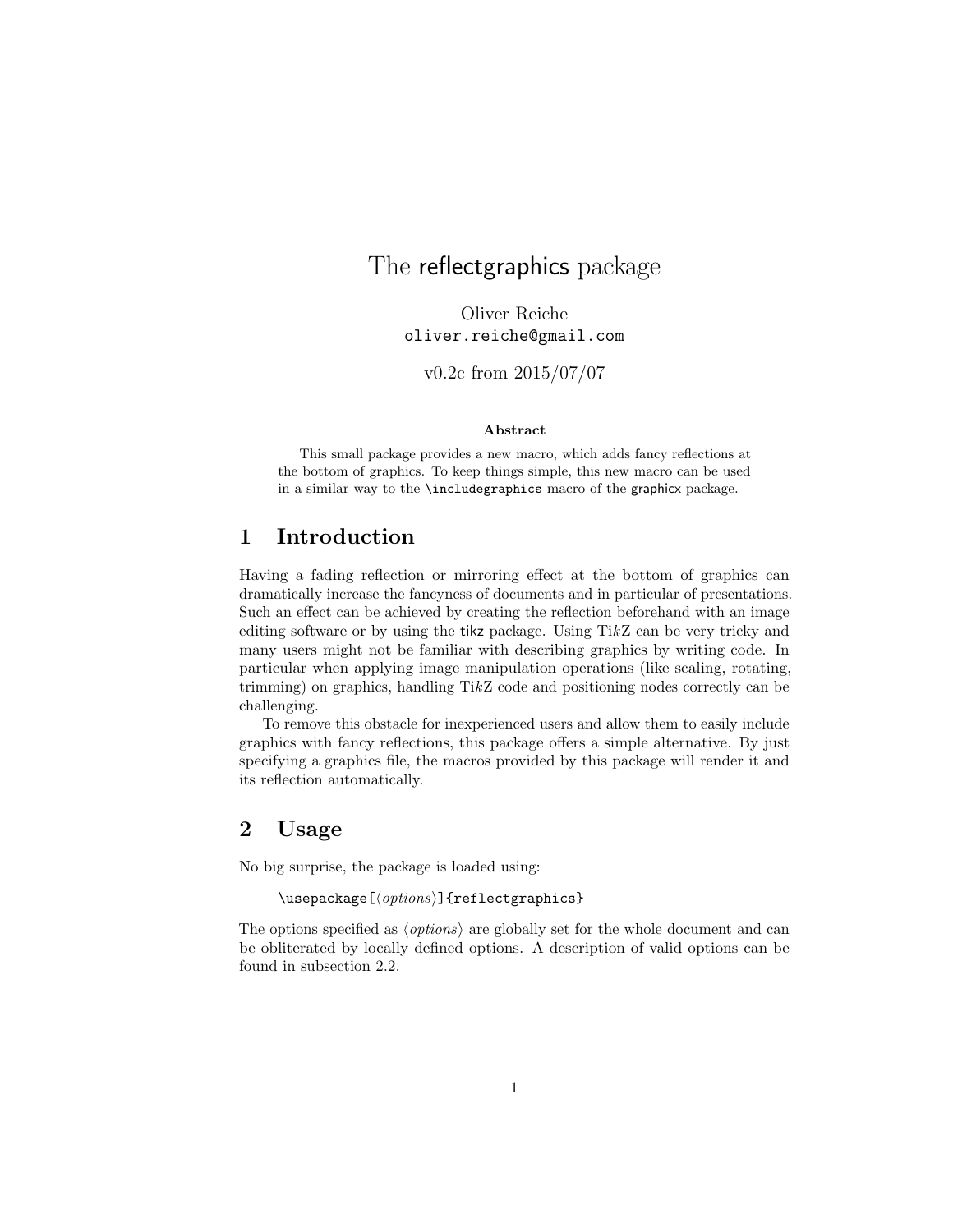#### 2.1 Macros

The only new macro provided by this package is:

\reflectgraphics \reflectgraphics  $\reflectgraphics[\{options\}]\{\{path\}$ 

It can be used to render graphics together with their reflections at the bottom, which are fading from a particular starting opacity to fully transparent. The dimensions of a graphic and the properties of its reflection can be defined by  $\langle options \rangle$  (see subsection 2.2).

The mandatory argument  $\langle path \rangle$  must contain a valid path to a graphics file of a supported file type. This package internally uses \includegraphics. Therefore, basically every graphics type that is supported by \includegraphics is also supported by this package. The file extension may be omitted in  $\langle path \rangle$ . To see some examples have a look at subsection 2.3.

#### 2.2 Options

Options can be specified globally with the \usepackage statement or locally for each **\reflectgraphics** statement. Local options override values of global options. There are two types of options: the ones that affect graphics and the ones that affect only the rendering of reflections.

|                 | <b>graphics</b> The following options describe the properties of graphics.                                                    |
|-----------------|-------------------------------------------------------------------------------------------------------------------------------|
| width option    | To set the dimensions of the graphic to render, the options $width= \langle dim \rangle$ and                                  |
| height option   | $height = \langle dim \rangle$ can be specified. If only one of these options is specified, the original                      |
|                 | aspect ratio will be left untouched. Values passed to these options must be typical                                           |
|                 | $T_F X$ dimensions with units like $cm$ , $em$ , $pt$ , and so on.                                                            |
| scale option    | Instead of a manually defining graphics dimensions, the option $\texttt{scale} = \langle \text{float} \rangle$                |
|                 | can be set as well. Hereby the original aspect ratio and size will be chosen scaled                                           |
|                 | by the provided floating point value. Valid values are all values that are greater                                            |
|                 | than 0. If either width or height is specified, the scale option will be ignored.                                             |
|                 | The graphics and corresponding reflections can be rotated by specifying the                                                   |
| angle option    | option angle = $\langle$ float $\rangle$ . This floating point value describes the rotation angle in                          |
|                 | degrees. Valid angle values can be positive as well as negative.                                                              |
|                 | Similar to <b>\includegraphics</b> trimming and clipping can be applied to render                                             |
| trim option     | only subregions of graphics. This can be done by defining the option $\text{trim}=\langle dim \rangle$                        |
|                 | $\langle dim \rangle$ $\langle dim \rangle$ $\langle dim \rangle$ . The option takes four dimension arguments that define the |
|                 | trimming in the following order: <i>left bottom right top</i> . If the dimension unit is                                      |
|                 | omitted than bp is used by default, which is similar to <b>\includegraphics</b> . Unlike                                      |
|                 | \includegraphics the clip option does not have to be specified.                                                               |
|                 |                                                                                                                               |
|                 | <b>reflections</b> The following options describe the properties of graphics reflections.                                     |
|                 | The distance between the actual graphic and its reflection can be defined by                                                  |
| distance option | setting the option distance= $\langle dim \rangle$ . If it is not set, a default value of 3.0 pt will                         |
|                 | be used. The specified value must be a T <sub>F</sub> X dimension.                                                            |
| length option   | To set the size of the graphics reflection, specify the option length= $\langle float \rangle$ .                              |
|                 |                                                                                                                               |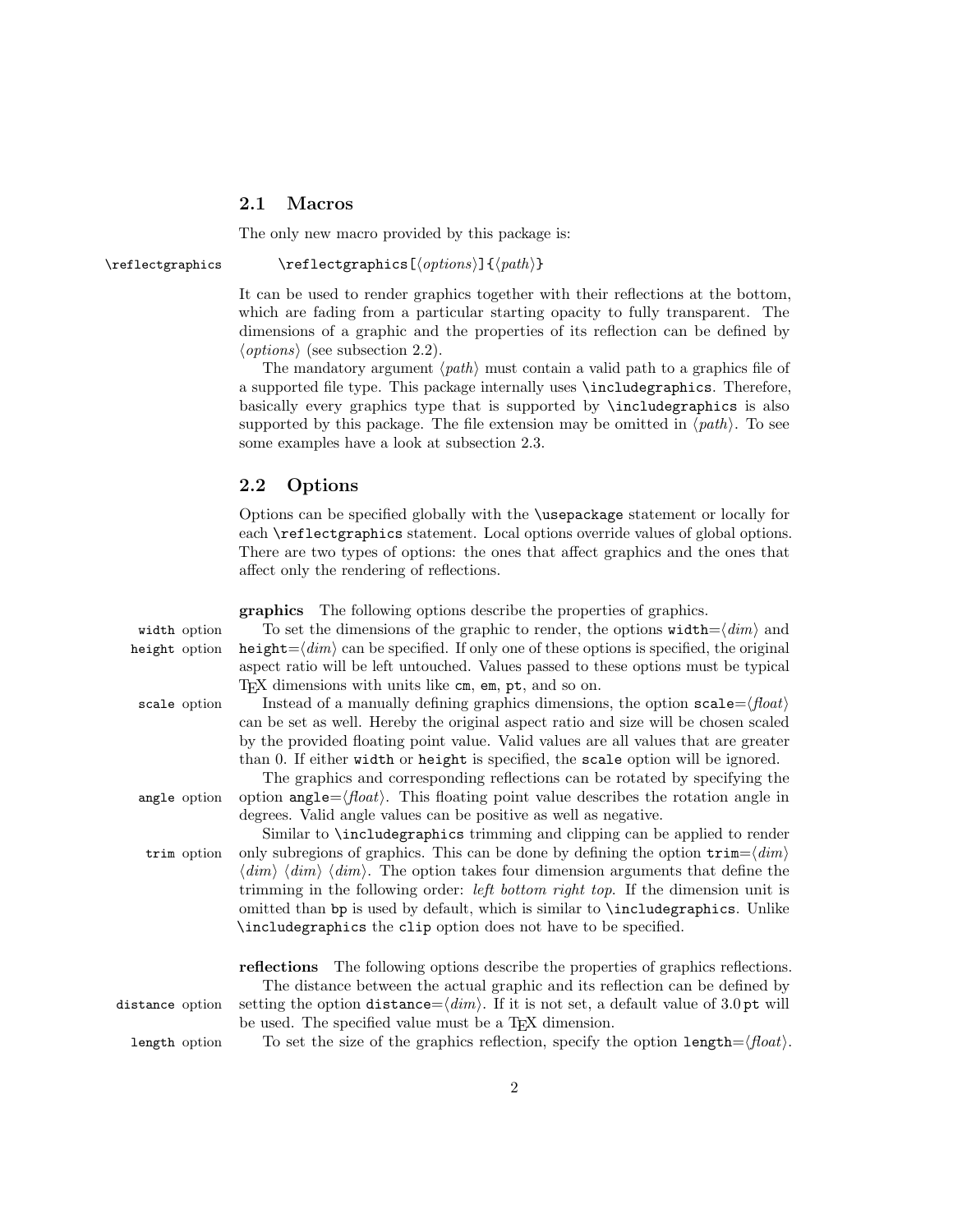This option defines a percentage value, which represents the length (i. e. the height) of the reflection with respect to the height of the corresponding graphic. Its value is a floating point number and must lie within the interval  $[0, 1]$ . The default value is set to 0.5, which results in a reflection height that is equal to 50  $\%$  of the graphics height.

Changing the starting opacity for the fading of the reflection influences the impression how strong the reflection is. The opacity can be modified by setting the opacity option opacity= $\langle float \rangle$  option. Its value is a floating point number within the interval [0, 1]. The default value is 0.5, which equates to 50  $\%$  opacity.

2.3 Examples

The simplest way to use **\reflectgraphics** is to omit all optional arguments and let the underlaying \includegraphics macro choose the dimensions of the graphic:

\reflectgraphics{example.jpg}

To change the graphics size in a way whereat the aspect ratio should be kept as it is, define either width, height or use the scale option:

```
\reflectgraphics[width=4cm]{example.jpg}
\reflectgraphics[height=4cm]{example.jpg}
\reflectgraphics[scale=0.25]{example.jpg}
```
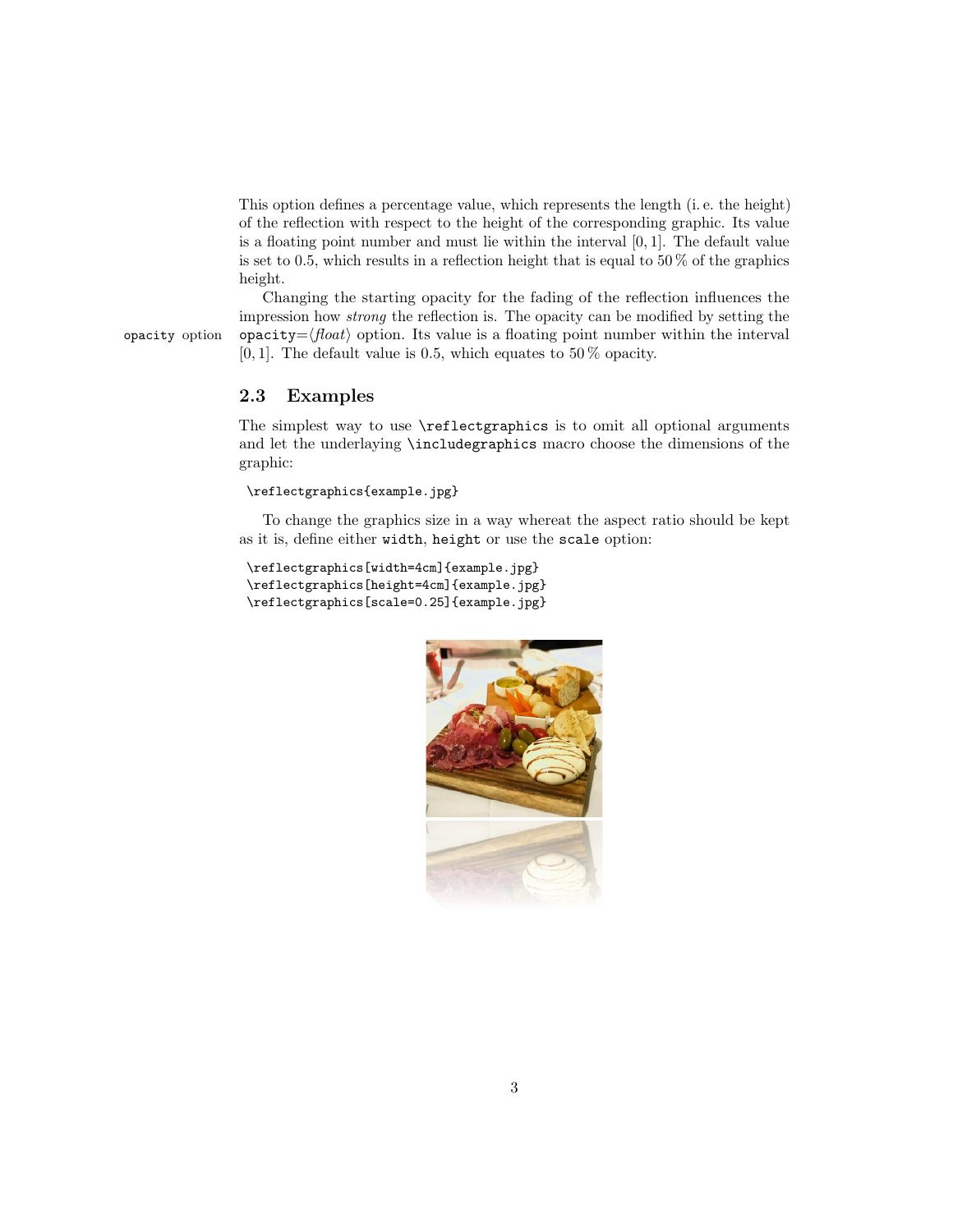If a specific aspect ratio should be forced, both dimensions have to be specified explicitly:

\reflectgraphics[width=4cm, height=2cm]{example.jpg}



Rotating graphics can be enabled by specifying the angle option. Note that rotation will increase the rectangular space (bounding box) that is taken by the graphic and its reflection. In particular the overall height can expand drastically, because the increased height of both the graphic and the reflection add up.

\reflectgraphics[width=1.5cm, angle=45]{example.jpg}



To trim and clip graphics together with the corresponding reflection (e. g. to highlight the olives only), one can straightforward proceed the same way as using \includegraphics, except that the clip option can be omitted:

\reflectgraphics[trim=115 60 80 100]{example.jpg}



In order to get a stronger and more crisp reflection, the options opacity and length can be set. For instance, to get a stronger starting opacity of 75 % and a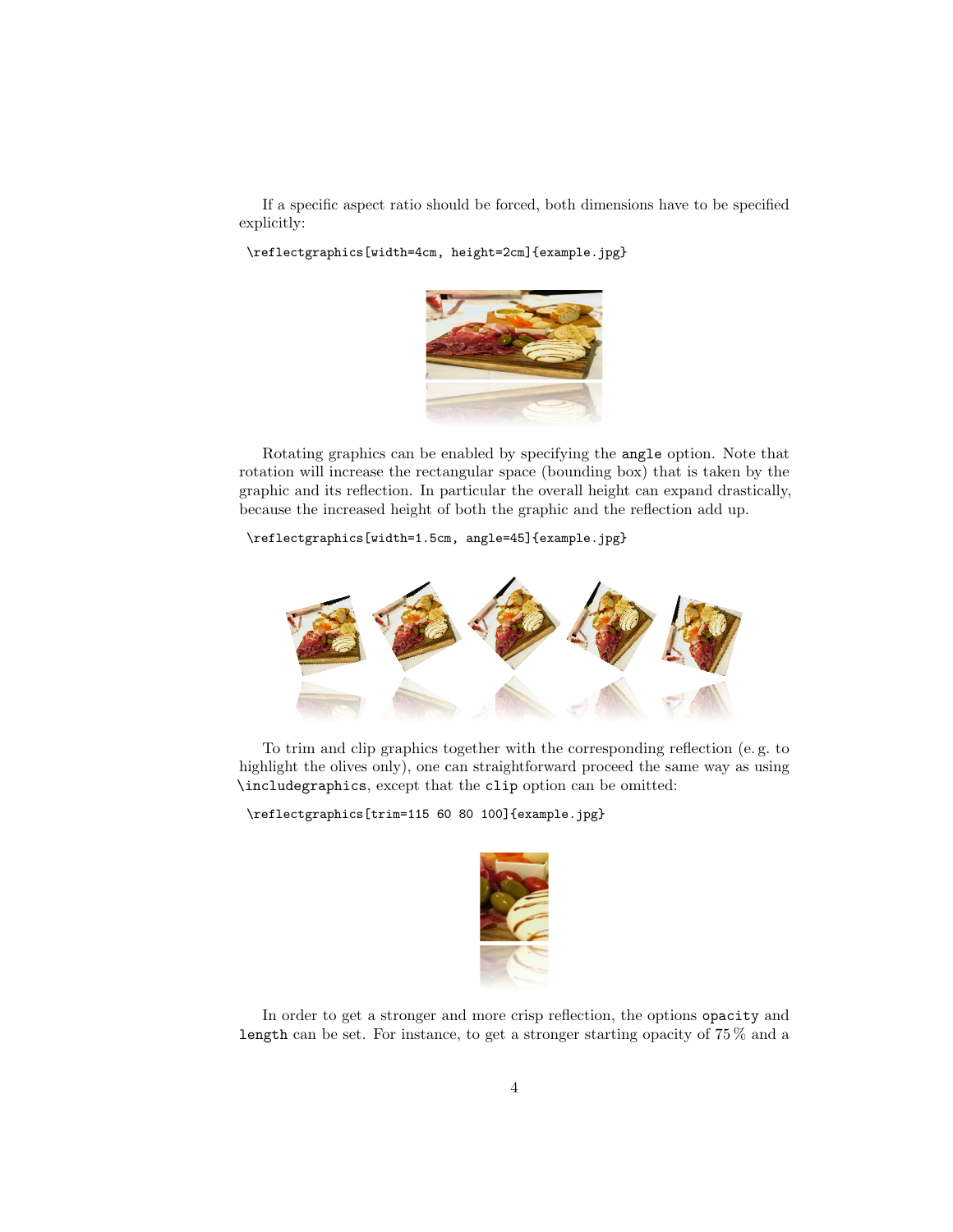much shorter reflection length of only 20 % of the graphics height, set the following values:

\reflectgraphics[opacity=0.75, length=0.2]{example.jpg}



To automatically modify the distance between a graphic and its reflection when dimensions change, the distance and the graphics height can be set in relation to each other. The following code renders graphics with a height of 4 cm and sets the distance of the reflection to 10 % of the graphics height  $(0.4 \text{ cm} = 0.1 \cdot 4 \text{ cm})$ :

```
\newlength{\len}
\setlength{\len}{4cm}
\reflectgraphics[height=\len, distance=0.1\len]{example.jpg}
```
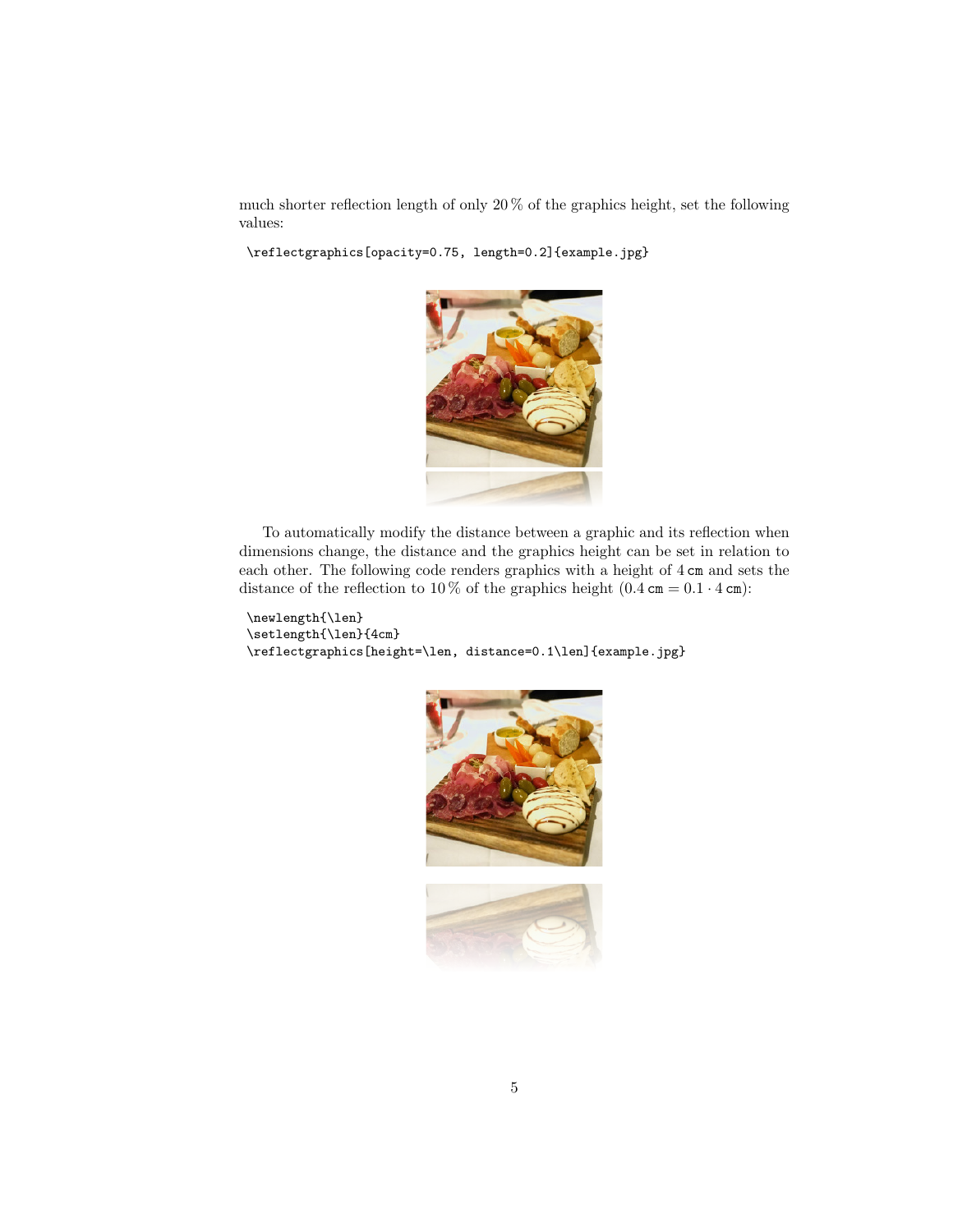# 3 Implementation

|               | 1\RequirePackage{kvoptions, keyval, graphicx, calc, tikz}<br>2 \usetikzlibrary{fadings}<br>3 \makeatletter |
|---------------|------------------------------------------------------------------------------------------------------------|
|               | Holds the debug condition provided by option debug.<br>4 \newif\ifrg@debug                                 |
|               | Holds the width length provided by option width.<br>5 \newlength\rg@width                                  |
|               | Holds the height length provided by option height.<br>6 \newlength\rg@height                               |
|               | Holds the distance length provided by option distance.<br>7\newlength\rg@distance                          |
| \rg@scale     | Holds the scale factor provided by option scale.<br>8 \def\rg@scale{}                                      |
| \rg@angle     | Holds the angle value provided by option angle.<br>9 \def\rg@angle{}                                       |
| \rg@length    | Holds the length factor for the reflection provided by option length.<br>10 \def\rg@length{}               |
| \rg@opacity   | Holds the opacity factor for starting the reflection provided by option opacity.<br>11 \def\rg@opacity{}   |
|               | Hold the trim lengths provided by option trim:<br>Left trim length                                         |
|               | 12 \newlength\rg@triml                                                                                     |
|               | Bottom trim length                                                                                         |
|               | 13 \newlength\rg@trimb                                                                                     |
|               | Right trim length<br>14 \newlength\rg@trimr                                                                |
|               | Top trim length                                                                                            |
|               | 15 \newlength\rg@trimt                                                                                     |
|               | Dimension holding the default unit for converting dimensions.                                              |
|               | 16 \newdimen\rg@unit \rg@unit=1bp%                                                                         |
|               | Dimension temporarily used for storing converted dimensions.                                               |
|               | 17 \newdimen\rg@trim@dim%                                                                                  |
| \rg@convtodim | Macro for converting an argument without unit to dimension with default unit.                              |
|               | 18 \def\rg@convtodim#1#2{%                                                                                 |
|               | Set unit variable to default unit.                                                                         |
|               | \let\rg@unit@cur\rg@unit%<br>19                                                                            |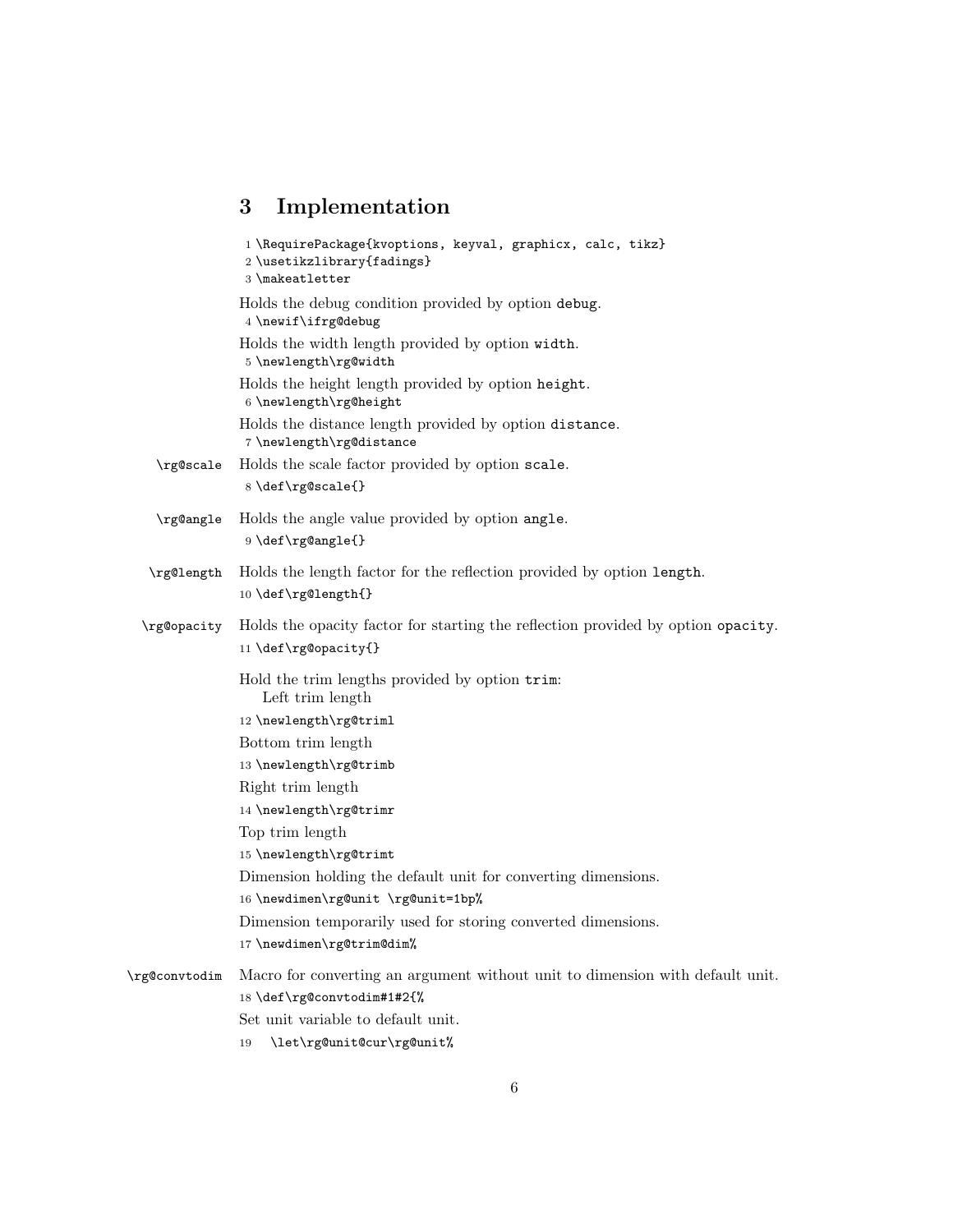```
Macro for clearing the unit variable.
                20 \def\rg@unit@off{\let\rg@unit@cur\relax}%
                Clear unit variable after next assignment.
                21 \afterassignment\rg@unit@off%
                Assign argument #2 to dimension.
                22 \rg@trim@dim#2\rg@unit@cur%
                Copy resulting dimension to argument #1.
                23 \setlength#1{\the\rg@trim@dim}%
                24 }
\rg@trim@parse Macro for parsing trim values from single argument to \rg@trim[lbrt] and convert
                to dimension if no unit is specified.
                25 \def\rg@trim@parse#1 #2 #3 #4 #5\\{%
                26 \rg@convtodim{\rg@triml}{#1}%
                27 \rg@convtodim{\rg@trimb}{#2}%
                28 \rg@convtodim{\rg@trimr}{#3}%
                29 \rg@convtodim{\rg@trimt}{#4}%
                30 }
 \rg@checkval Macro for checking whether value is in range or not.
                31 \def\rg@checkval#1#2#3#4{%
                32 \ifdim#1pt<#3pt%
                33 \PackageError{reflectgraphics}{%
                34 The specified #2 value '#1' is less than #3%
                35 \frac{18}{10}36 Specify the #2 value within the interval [#3,#4].%
                37 }%
                38 \else\ifdim#1pt>#4pt%
                39 \PackageError{reflectgraphics}{%
                40 The specified #2 value '#1' is greater than #4%
                41 }{%
                42 Specify the #2 value within the interval [#3,#4].%
                43 }%
                44 \ifmmode \big\vert\else\fi\fi\fi\fi45 }
     debug key Sets debug condition.
                46 \define@key{reflectgraphics}{debug}[true]{%
                47 \csname rg@debug\ifx\relax#1\relax true\else#1\fi\endcsname}
     width key Sets width length.
                48 \define@key{reflectgraphics}{width}{%
                49 \setlength\rg@width{#1}}
    height key Sets height length.
                50 \define@key{reflectgraphics}{height}{%
                51 \setlength\rg@height{#1}}
```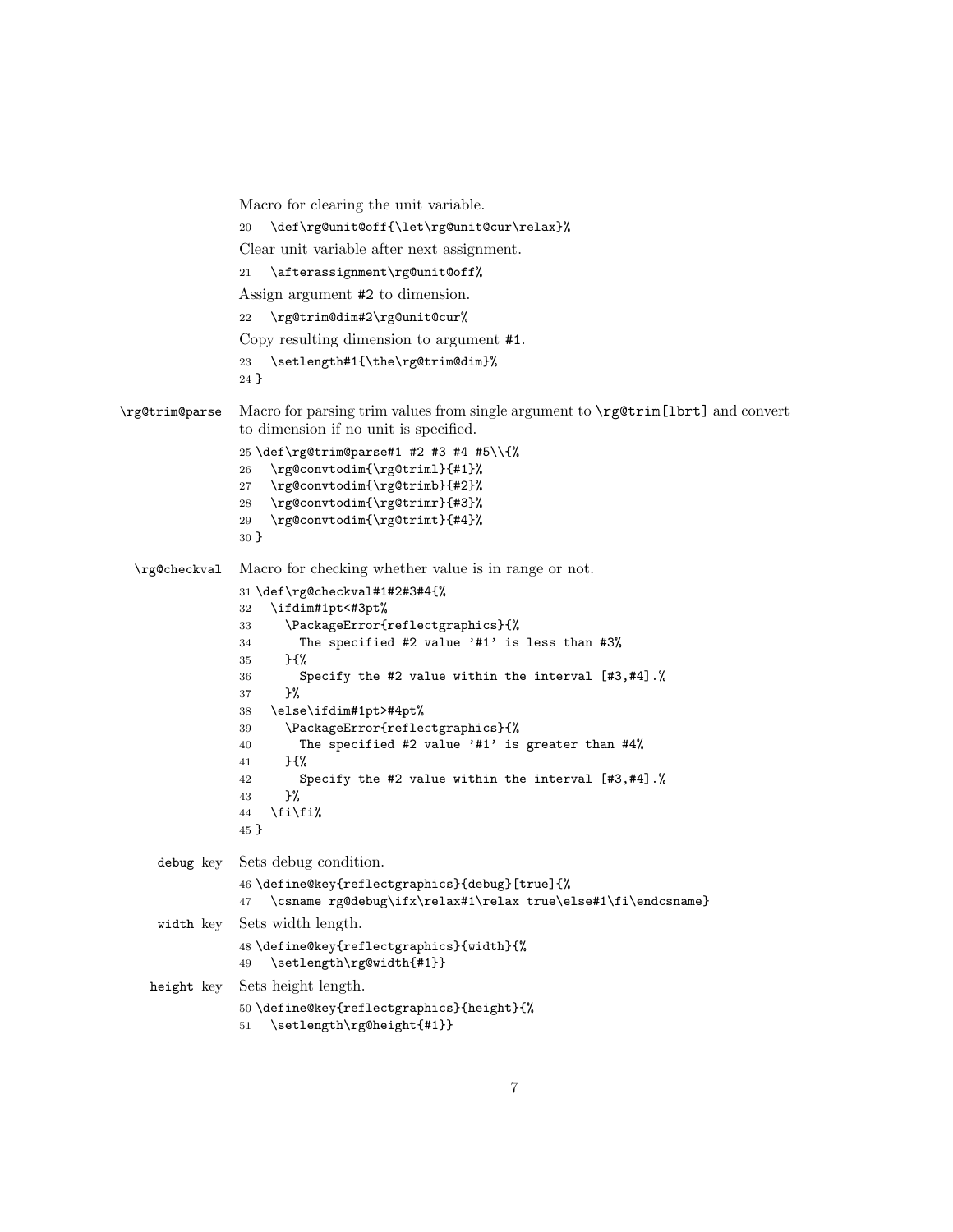```
scale key Sets scale factor.
              52 \define@key{reflectgraphics}{scale}{%
              53 \def\rg@scale{#1}}
   angle key Sets angle factor.
              54 \define@key{reflectgraphics}{angle}{%
              55 \def\rg@angle{#1}}
    trim key Sets trim lengths.
              56 \define@key{reflectgraphics}{trim}{%
              57 \rg@trim@parse#1 \\}
    clip key Accept but ignore option clip.
              58 \define@key{reflectgraphics}{clip}[true]{}
distance key Sets reflection distance length.
              59 \define@key{reflectgraphics}{distance}{%
              60 \setlength\rg@distance{#1}}
  length key Sets reflection length factor after checking that value is in range.
              61 \define@key{reflectgraphics}{length}{%
              62 \rg@checkval{#1}{length}{0}{1}%
              63 \def\rg@length{#1}}
 opacity key Sets reflection starting opacity after checking that value is in range.
              64 \define@key{reflectgraphics}{opacity}{%
              65 \rg@checkval{#1}{opacity}{0}{1}%
              66 \def\rg@opacity{#1}}
              Set default values.
              67 \setkeys{reflectgraphics}{%
              68 debug=false,%
              69 width=0pt,%
              70 height=0pt,%
              71 scale=1.0,%
              72 angle=0,%
              73 trim=0 0 0 0,%
              74 distance=3pt,%
              75 length=0.5,%
              76 opacity=0.5%
              77 }
                 Process package options by defined keys.
              78 \ProcessKeyvalOptions*
              Holds width of the graphic including extra space when rotated.
              79 \newlength{\rg@grp@width}
              Holds height of the graphic including extra space when rotated.
              80 \newlength{\rg@grp@height}
```
Holds height of the reflection including extra space when rotated. \newlength{\rg@ref@height}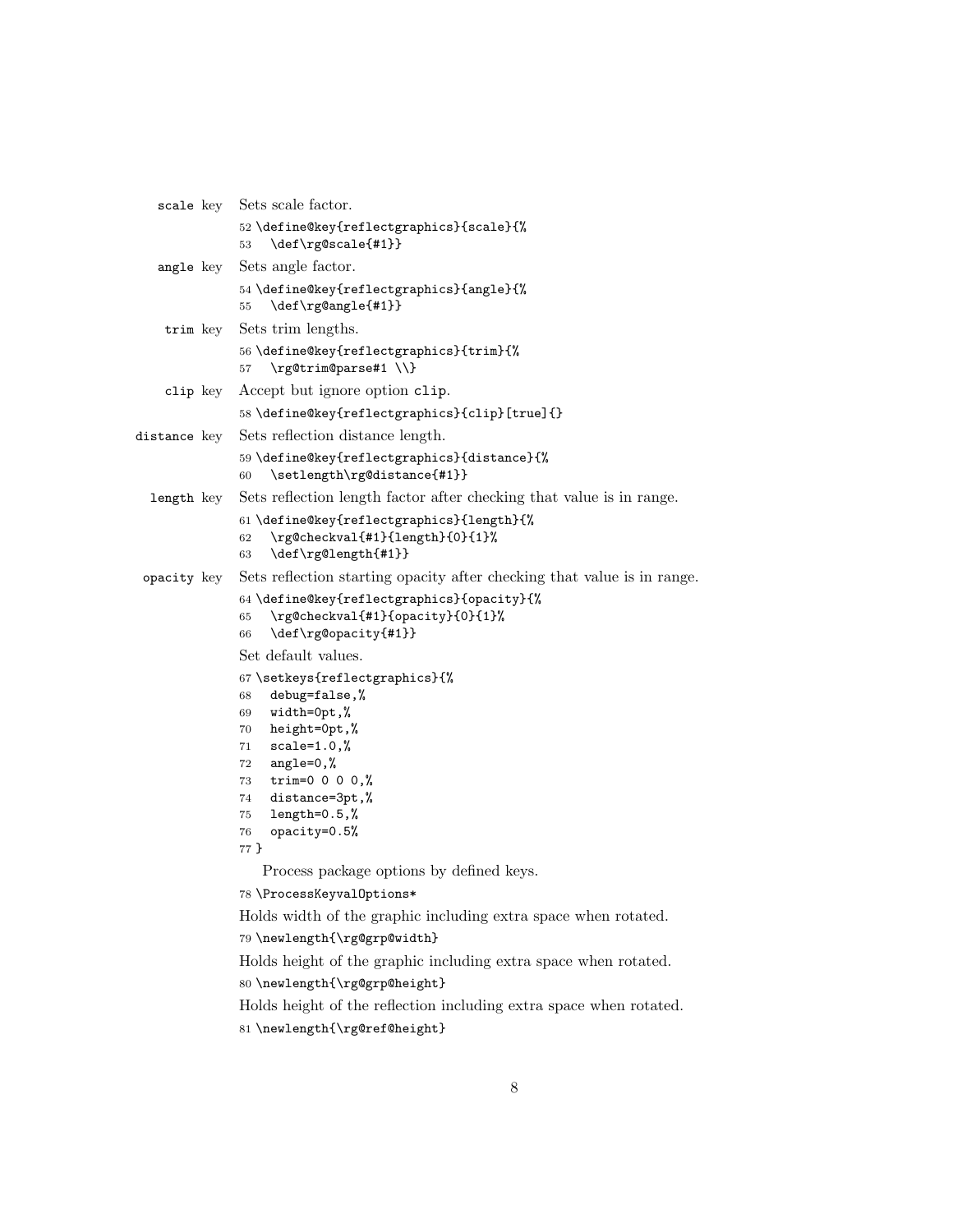```
Holds overall height, which is used for clipping.
                 82 \newlength{\rg@clp@height}
                 Hold y offset of graphics node, which is used for positioning.
                 83 \newlength{\rg@grp@offset}
                 Hold y offset of reflections node, which is used for positioning.
                 84 \newlength{\rg@ref@offset}
\reflectgraphics This is the actual macro doing all the work.
                 85 \newcommand{\reflectgraphics}[2][]{%
                 Open new group so global options will not be overridden.
                 86 \begingroup%
                 Load local options from first argument.
                 87 \setkeys{reflectgraphics}{#1}%
                 Determine graphics dimensions. Use \includegraphics in draft mode to do that.
                 If both the width and height options are specified, there is nothing that needs to
                 be done here.
                 88 \ifdim\rg@width=0pt\ifdim\rg@height=0pt
                 89 \settowidth{\rg@width}{%
                 90 \includegraphics[%
                 91 draft,%
                 92 scale=\rg@scale,%
                 93 trim={\rg@triml} {\rg@trimb} {\rg@trimr} {\rg@trimt}]{#2}}%
                 94 \settoheight{\rg@height}{%
                 95 \includegraphics[%
                 96 draft,%
                 97 scale=\rg@scale,%
                 98 trim={\rg@triml} {\rg@trimb} {\rg@trimr} {\rg@trimt}]{#2}}%
                 99 \else% if width=0 && height!=0
                100 \settowidth{\rg@width}{%
                101 \includegraphics[%
                102 draft,%
                103 height=\rg@height,%
                104 trim={\rg@triml} {\rg@trimb} {\rg@trimr} {\rg@trimt}]{#2}}%
                105 \fi\else\ifdim\rg@height=0pt% && width!=0
                106 \settoheight{\rg@height}{%
                107 \includegraphics[%]
                108 draft, %
```
110 trim={\rg@triml} {\rg@trimb} {\rg@trimr} {\rg@trimt}]{#2}}%  $111$  \fi\fi\%

109 width=\rg@width,%

Determine dimensions of the graphics bounding box if rotation is enabled. Again, \includegraphics in draft mode could be used to calculate the boundary size, but calling  $\heartsuit$  height of results in strange values for angle  $\lt 0$  and angle  $> 90$ . Therefore, computing the boundary size is done manually using pgfmath, which turns out to be a little bit slower.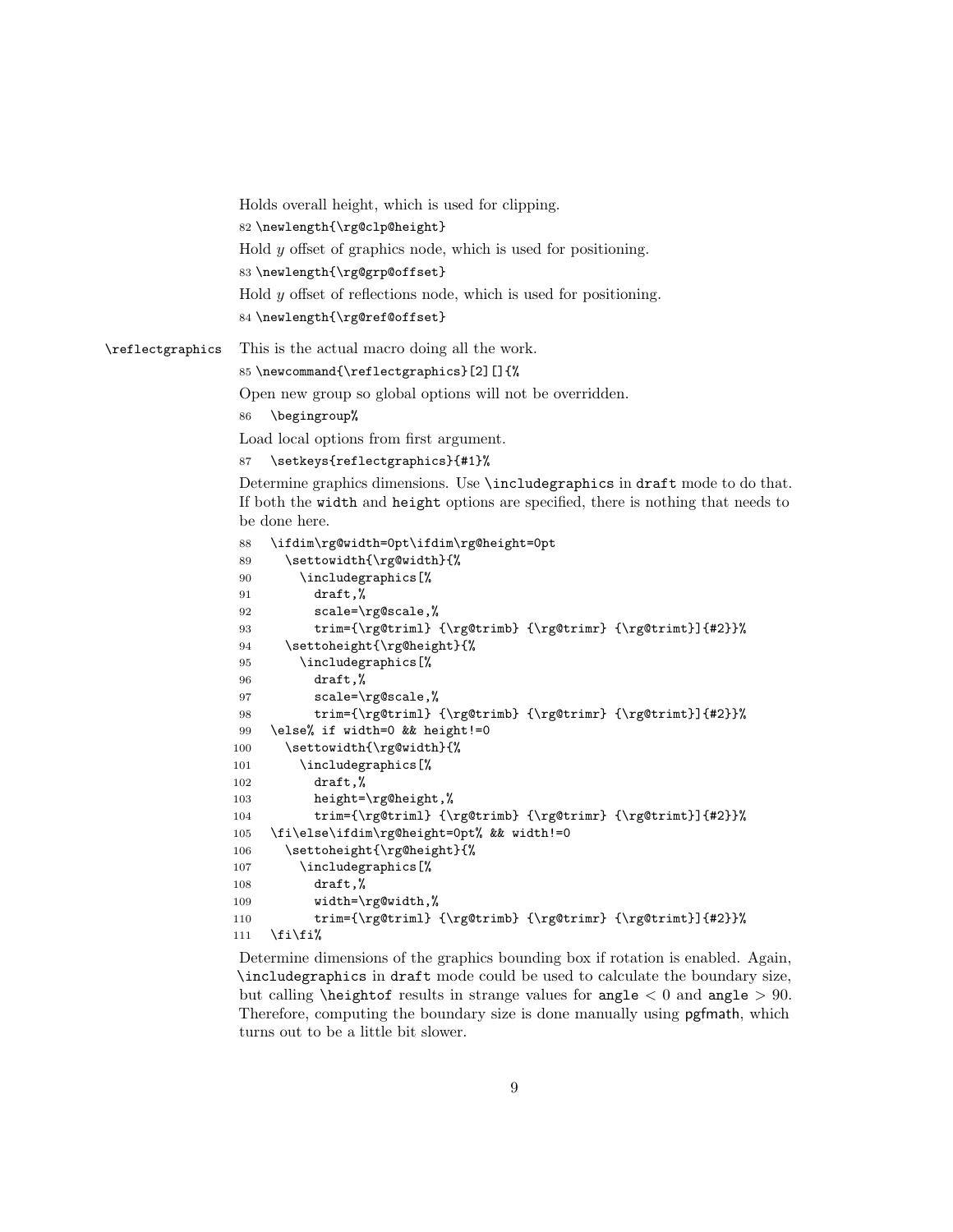\ifdim\rg@angle pt=0pt%

```
113 \setlength{\rg@grp@width}{\rg@width}%
```

```
114 \setlength{\rg@grp@height}{\rg@height}%
```
\else%

This is totally strange: A simple division gets completely messed up if dividing a length by a larger length. So I need to take care to divide lengths only by smaller ones.

```
116 \ifdim\rg@height>\rg@width%
117 \pgfmathsetmacro{\rg@alpha}{atan(\rg@height/\rg@width)}%
118 \else%
119 \pgfmathsetmacro{\rg@alpha}{atan(1/(\rg@width/\rg@height)}%
120 \quad \text{ifif}121 \pgfmathsetmacro{\rg@corner}{abs(cos(\rg@alpha))}%
122 \pgfmathsetmacro{\rg@cornera}{abs(cos(\rg@alpha+\rg@angle))}%
123 \pgfmathsetmacro{\rg@cornerb}{abs(cos(180-\rg@alpha+\rg@angle))}%
124 \pgfmathsetmacro{\rg@scale@x}{%
125 max(\rg@cornera/\rg@corner,\rg@cornerb/\rg@corner)}%
126 \pgfmathsetmacro{\rg@corner}{abs(sin(\rg@alpha))}%
127 \pgfmathsetmacro{\rg@cornera}{abs(sin(\rg@alpha+\rg@angle))}%
128 \pgfmathsetmacro{\rg@cornerb}{abs(sin(180-\rg@alpha+\rg@angle))}%
129 \pgfmathsetmacro{\rg@scale@y}{%
130 max(\rg@cornera/\rg@corner,\rg@cornerb/\rg@corner)}%
131 \setlength{\rg@grp@width}{\rg@scale@x\rg@width}%
132 \setlength{\rg@grp@height}{\rg@scale@y\rg@height}%
133 \fi%
```
Compute height of reflection.

```
134 \setlength{\rg@ref@height}{%
```

```
135 \rg@length\rg@grp@height}%
```
Compute  $y$  offset of the reflection that is used for node positioning. The center of the reflection node is moved to the origin of the coordinate system. This is done, because it seems that fading with a specific size can only be applied in a reasonable way at the origin (with option fit fading set to false).

\setlength{\rg@ref@offset}{%

```
137 0.5\rg@grp@height-0.5\rg@ref@height}%
```
Compute y offset of the graphics node.

```
138 \setlength{\rg@grp@offset}{%
```

```
139 0.5\rg@ref@height+\rg@distance+0.5\rg@grp@height}%
```
Compute overall height, which is used for clipping.

\setlength{\rg@clp@height}{%

```
141 \rg@grp@height+\rg@distance+\rg@ref@height}%
```
The following \tikzfadingfrompicture macro does not work with TikZ externalize. Therefore, if the TikZ library external is loaded it must be disabled for the whole rendering.

```
142 \ifdefined\tikzexternaldisable%
143 \tikzexternaldisable%
144 \overline{\text{if}}
```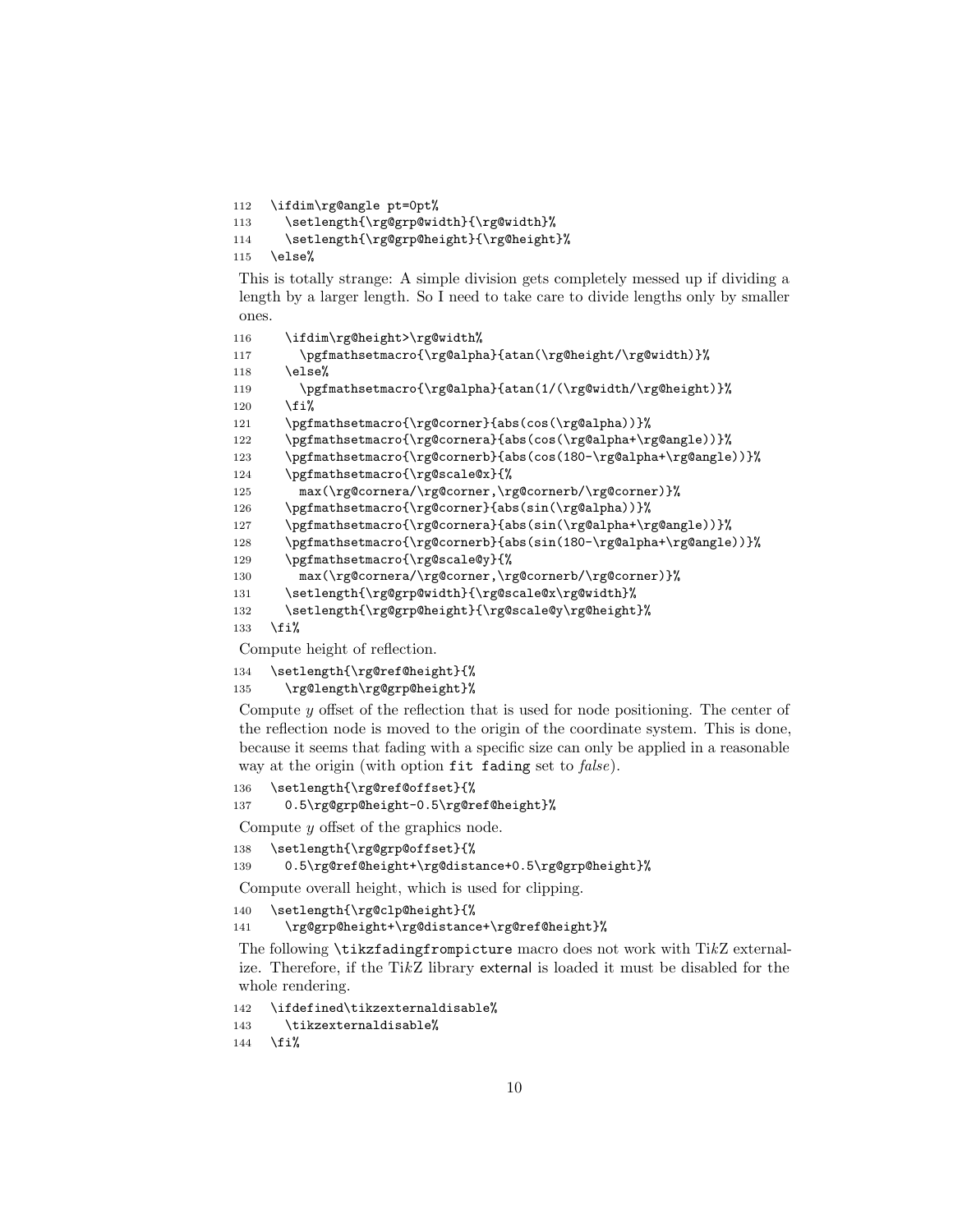Define custom fading fade south, which starts at  $0\%$  transparency and ends at 100 %. The height of this fading equates to the height of the reflection. \tikzfadingfrompicture is used instead of \tikzfading because of its possibility to define shades with specific sizes. By doing so, this fading is not stretched across the whole node and therefore it can be used to hide a specific part of the reflection node.

```
145 \begin{tikzfadingfrompicture}[name=fade south]%
```

```
146 \shade[top color=transparent!0, bottom color=transparent!100]%
```

```
147 (0,0) rectangle (\rg@grp@width,\rg@ref@height);%
```

```
148 \end{tikzfadingfrompicture}%
```
Start the actual rendering.

149 \begin{tikzpicture}%

Draw help lines if debug option is specified.

| 150 | \ifrg@debug%                                                 |
|-----|--------------------------------------------------------------|
| 151 | \def\rg@padding{0.25\rg@grp@height}%                         |
| 152 | \draw[help lines]%                                           |
| 153 | $(-0.5\rg0grp@width\rg0padding,$                             |
| 154 | -0.5\rg@ref@height-\rg@distance-\rg@grp@height-\rg@padding)% |
| 155 | grid (0.5\rg@grp@width+\rg@padding,%                         |
| 156 | 0.5\rg@ref@height+\rg@distance+\rg@grp@height+\rg@padding);% |
| 157 | ∖fi%                                                         |

Clip the following nodes to graphics width \rg@grp@width and clipping height \rg@clp@height. This is necessary to get rid of the remaining transparent part of the reflection node, which still consumes much space, even though nothing is visible.

```
158 \clip {(-0.5\rg@grp@width,\rg@clp@height-0.5\rg@ref@height)%
159 rectangle ++(\rg@grp@width,-\rg@clp@height)};%
```
Draw the graphics node.

160 \node at (0,\rg@grp@offset) {%

Draw graphics using \includegraphics.

| 161 | \includegraphics[%                                     |
|-----|--------------------------------------------------------|
| 162 | $width=\rg$ uidth, %                                   |
| 163 | height=\rg@height,%                                    |
| 164 | $angle='rge@angle.$                                    |
| 165 | trim={\rg@triml} {\rg@trimb} {\rg@trimr} {\rg@trimt},% |
| 166 | $clip]$ {#2}%                                          |
| 167 | }:%                                                    |

Draw the reflection node with previously defined custom fading fade south and with the opacity value specified by option opacity.

```
168 \node at (0,-\r\cdot\text{0}) [%]
169 opacity=\rg@opacity,%
170 scope fading=fade south,%
171 fit fading=false%
172 ] {%
```